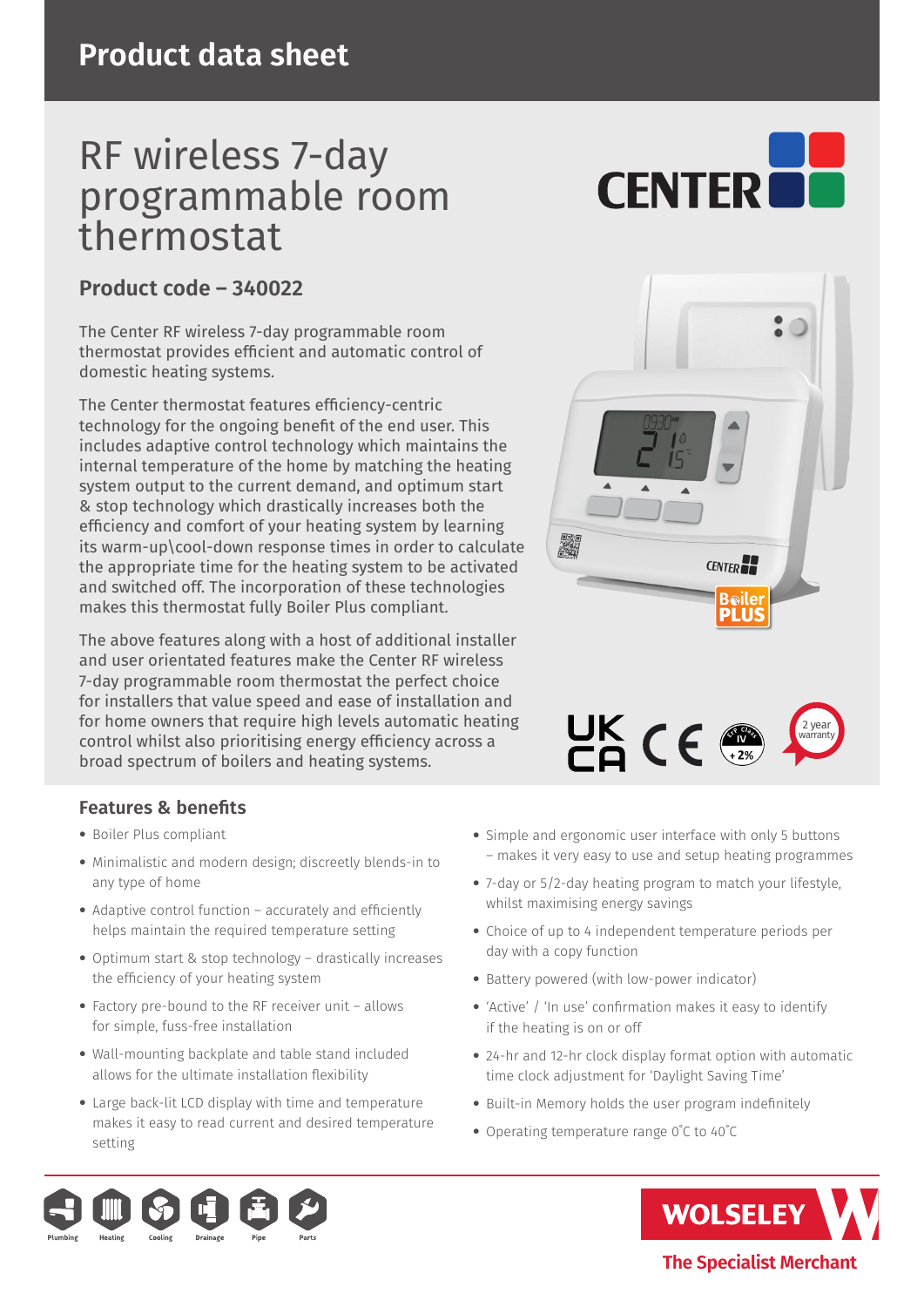- Current set-point temperature always displayed
- OFF position has an integral frost protection setting at minimum 5˚C so that pipes in the house will never freeze
- Automatic or Manual operation, with temporary or permanent overrides possible
- Alert messages to assist in fault finding
- User menu allows extra functions to be set at the discretion of the user;
	- Heating schedule
	- Date and time setting
- Installer menu allows extra functions to be set at the discretion of the installer to match the homeowner's applications and needs;
	- Upper/lower set point limit adjustment
	- Minimum ON/OFF time
	- Fail safe mode
	- Clock format (12 or 24-hour)
	- Daylight saving time change (DST)
	- Temperature display offset
	- Optimum start
	- Optimum stop
	- Factory reset
	- Binding

### **Directives, standards & environmental compliance**

- Compliant with the essential requirements and other relevant provisions of;
	- Radio Equipment Directive (R.E.D) 2014/53/EU
	- Electromagnetic Compatibility Directive (EMC) 2014/30/EU
	- Low Voltage Directive (LVD) 2014/35/EU
	- Energy Related Product Directive (ErP) 2009/125/EU
	- ETSI EN 300 220-1 2017 (V3.1.1) Short Range Devices (SRD)
	- ETSI EN 300 328-1 Electromagnetic Compatibility
	- EN 55014-1:2006+A2:2011 Electromagnetic Compatibility
	- EN 55014-2:2015 Electromagnetic Compatibility
	- EN 60730-1:2016 Automatic Electrical Controls General Requirements
	- EN 301 489-3 Electromagnetic Compatibility Radio Equipment & Services
	- EN 61000-4-2 Electrostatic Discharge (ESD),
	- EN 61000-4-3 Radiated Immunity (RF Field)
	- EN 61000-4-4 Electrical Fast Transient Burst Immunity
	- EN 61000-4-5 Surge Immunity
	- EN 61000-4-6 Conducted RF Immunity
	- EN 61000-4-8 Magnetic Field Immunity
- EN 61000-4-11 Voltage Variation
- ErP: Class IV (+2%) (EU) 811/2013
- Humidity range: 10 to 90% rhs, non-condensing

### **Technical specifications**

#### **Wireless thermostat**

- Room Temperature display range: 0˚C to 50˚C
- Time display: 24-hour or 12-hour AM/PM format
- Time keeping accuracy: +/- 10mins per year
- Program: 7-day schedule with daily time and temperature level changes
- Time setting resolution: Program 10minute steps
- Sensing element: 10k (25˚C) NTC thermistor
- Temperature Setting range: Program 5˚C to 35˚C, OFF 5˚C
- Power: Powered by 2 x AA batteries
- Shipping & Storage: -20˚C to 55˚C

### **RF communication**

- RF operation band: ISM (868.0-868.6) MHz, 1% duty cycle
- Max, power: 25mW
- Protocol: Encrypted
- Comm. Range: 30m in residential building environment
- Comm. Technology: Short, high rate transmissions to minimise air time and avoid collisions
- Receiver class R.E.D.: RX Cat 2 (ETSI EN300 220-1 version 1.3.1)

### **Receiver box**

- Power: 230VAC
- Electrical rating: 230V~, 50..60Hz, 0.5A to 5A resistive, 0.5A to 3A inductive (0.6 pf)

24V~, 50..60Hz, 0.5A to 5A resistive, 0.5A to 3A inductive (0.6 pf)

- Wiring: Terminal block capable of accepting wires up to 1.5 mm2
- Wire access: From back via large wall box opening, from side with optional knock outs Mains wiring – left, low voltage wiring - right

### **Important information**

- Installation should be carried out be a competent person
- It is the installer's responsibility to carry out a thorough assessment of the installation environment (i.e. wall type/ structure and system) and use appropriate fixings
- Care should be taken when drilling to avoid any hidden wires or pipes
- For internal use only